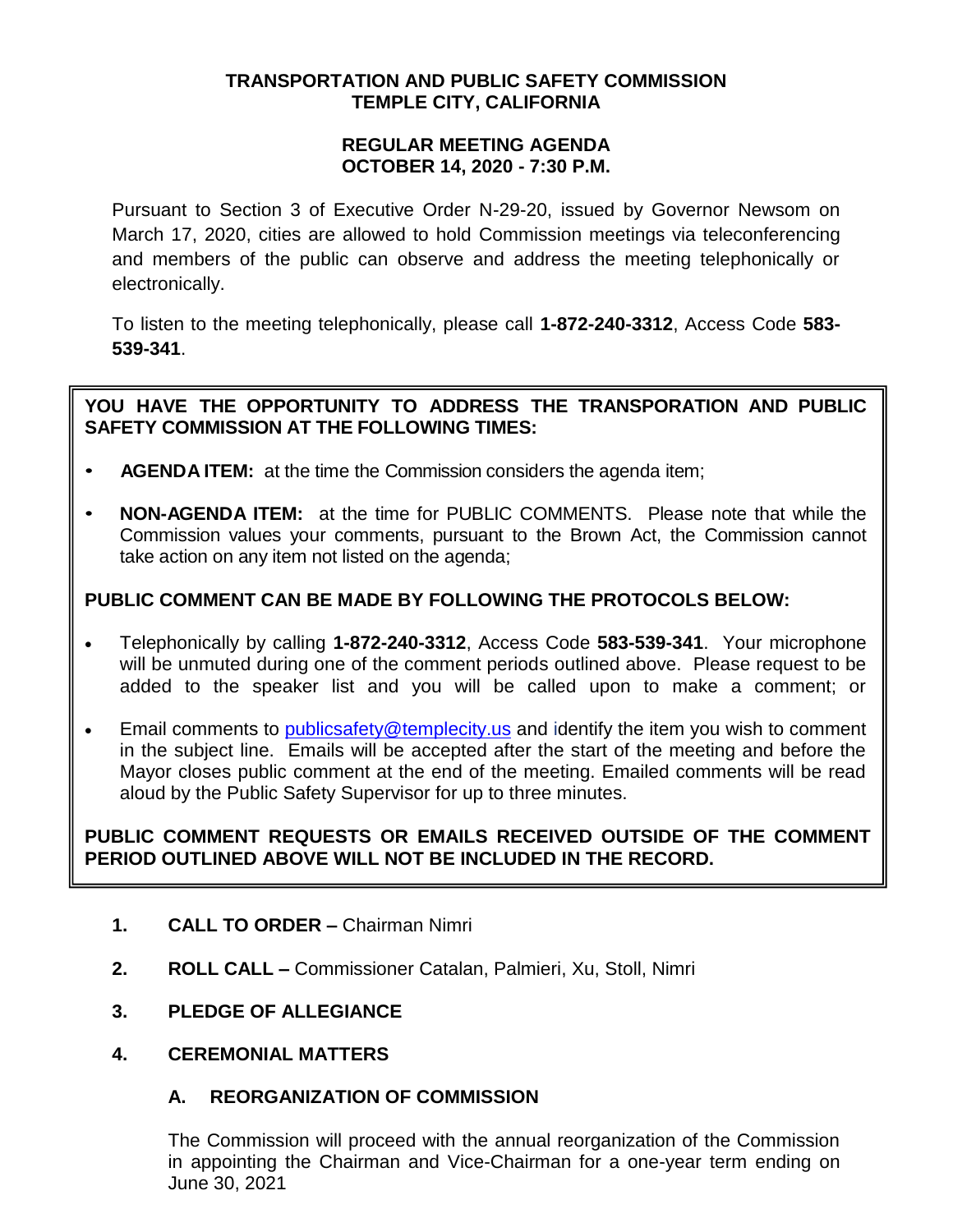Transportation and Public Safety Commission Agenda October 14, 2020 Page 2 of 4

### **5. PUBLIC COMMENTS ON ITEMS NOT LISTED ON THE AGENDA**

The Transportation and Public Safety Commission will now hear public comments regarding items **not listed** on the agenda. The procedure to address the Commission is highlighted on the first page of this agenda.

**5. CONSENT CALENDAR** – None.

### **6. PARKING CITATION HEARINGS**

- **A. HEARINGS IN PERSON** None
- **B. WRITTEN DECLARATION** None
- **7. UNFINISHED BUSINESS** None
- **8. NEW BUSINESS** None
- **9. COMMUNICATIONS** None

### **10. ADDITIONAL PUBLIC COMMENTS ON ITEMS NOT LISTED ON THE AGENDA**

The Transportation and Public Safety Commission will now hear additional public comments regarding items **not listed** on the agenda. The procedure to address the Commission is highlighted on the first page of this agenda.

### **11. MATTERS FROM CITY OFFICIALS**

### **12. COMMISSION ITEMS SEPARATE FROM THE REGULAR AGENDA**

- A. COMMISSIONER CATALAN
- B. COMMISSIONER NIMRI
- C. COMMISSIONER PALMIERI
- D. COMMISSIONER STOLL
- E. COMMISSIONER XU

### **13. ADJOURNMENT**

| CITY COUNCIL                                | 7:30 P.M. | Oct. 20, 2020 |
|---------------------------------------------|-----------|---------------|
| <b>PARKS &amp; RECREATION COMMISSION</b>    | 7:30 P M  | TRD           |
| <b>PLANNING COMMISSION</b>                  | 7:30 P.M. | TBD           |
| TRANSPORTATION AND PUBLIC SAFETY COMMISSION | 7:30 P.M. | TBD           |
| YOUTH COMMITTEE                             | 5:30 P M  | TRD           |